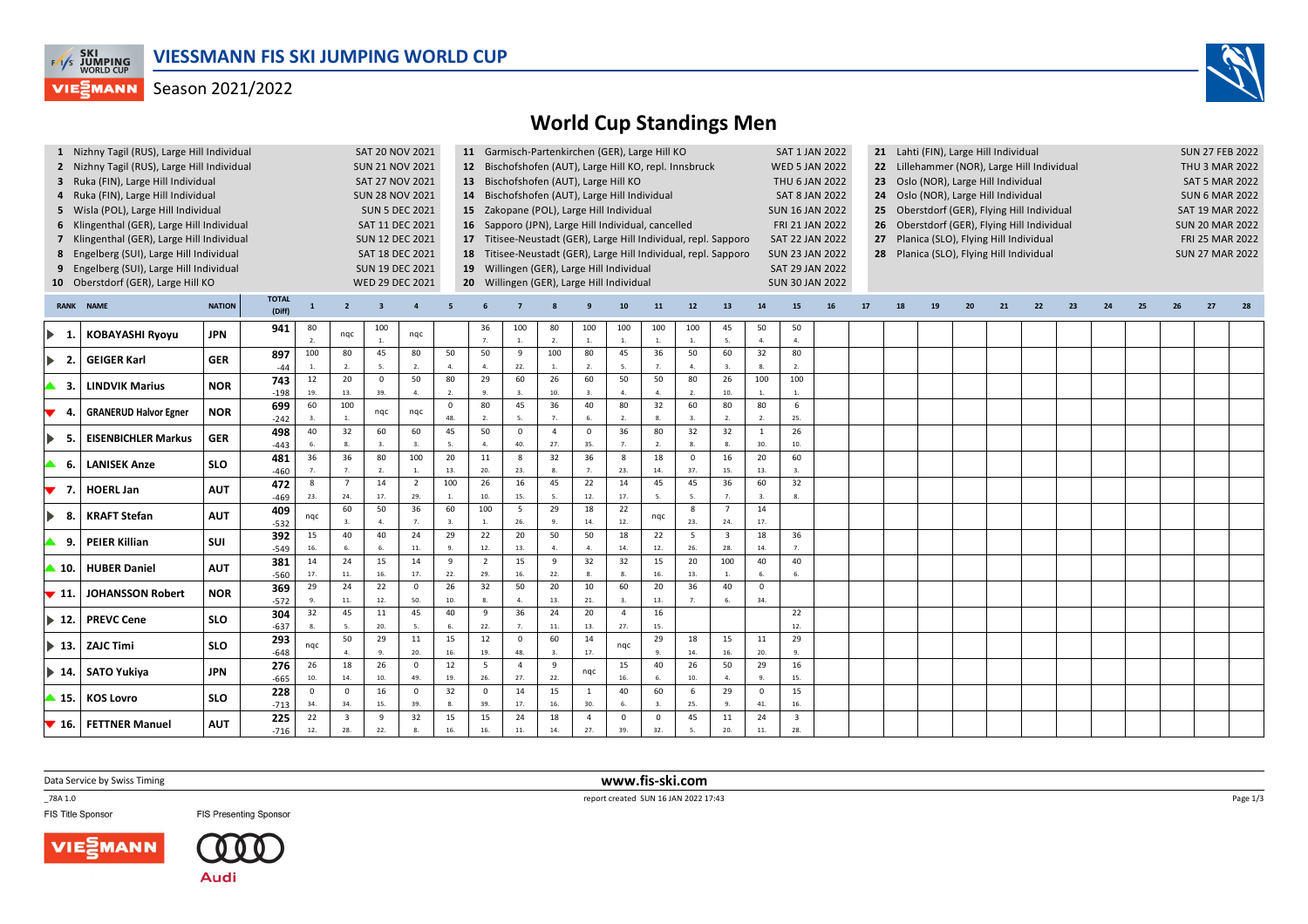

Season 2021/2022

## **World Cup Standings Men**

|                           | <b>RANK NAME</b>            | <b>NATION</b> | <b>TOTAL</b><br>(Diff) | $\mathbf{1}$            | $\overline{2}$  | $\overline{\mathbf{3}}$        |                         | 5                              | 6                  | $\overline{7}$          |                     |                                | 10                      | 11                      | 12                             | 13                 | 14                             | 15                 | 16 | 17 | 18 | 19 | 20 | 21 | 22 | 23 | 24 | 25 | 26 | 27 | 28 |
|---------------------------|-----------------------------|---------------|------------------------|-------------------------|-----------------|--------------------------------|-------------------------|--------------------------------|--------------------|-------------------------|---------------------|--------------------------------|-------------------------|-------------------------|--------------------------------|--------------------|--------------------------------|--------------------|----|----|----|----|----|----|----|----|----|----|----|----|----|
| $\blacktriangledown$ 17.  | <b>STOCH Kamil</b>          | <b>POL</b>    | 216<br>$-725$          | 45<br>- 5.              | $\Omega$<br>33. | 32<br>8.                       | $^{\circ}$<br>41.       | 24<br>$11.$                    | 60<br>3.           | nqc                     | 40<br>6.            | 15<br>16.                      | $^{\circ}$<br>41.       | $^{\circ}$<br>47.       |                                |                    |                                |                    |    |    |    |    |    |    |    |    |    |    |    |    |    |
| $\blacktriangleright$ 18. | <b>LEYHE Stephan</b>        | <b>GER</b>    | 192                    | 18                      | 26              | - 6                            | 29                      | $\mathbf{0}$                   | 10                 | 12                      | $\overline{4}$      | - 6                            | 29                      | 26                      | 11                             | 6                  | 9                              | $\mathbf 0$        |    |    |    |    |    |    |    |    |    |    |    |    |    |
|                           |                             |               | $-749$                 | 14.<br>$\overline{0}$   | 10.<br>15       | 25.<br>8                       | 9.<br>$\overline{4}$    | 31.<br>6                       | 21.<br>14          | 19.<br>18               | 27.                 | 25.<br>16                      | 9.<br>$\mathbf 0$       | 10.<br>24               | 20.<br>13                      | 25.<br>20          | 22.<br>36                      | 31.<br>14          |    |    |    |    |    |    |    |    |    |    |    |    |    |
|                           | $\triangle$ 19. ZYLA Piotr  | <b>POL</b>    | 188<br>$-753$          | 32.                     | 16.             | 23.                            | 27.                     | 25.                            | 17.                | 14.                     | nqc                 | 15.                            | 38.                     | 11.                     | 18.                            | 13.                | 7.                             | 17.                |    |    |    |    |    |    |    |    |    |    |    |    |    |
| $\blacktriangledown$ 20.  | <b>SCHMID Constantin</b>    | <b>GER</b>    | 187                    | 9                       | $\overline{2}$  | 20                             | $\overline{7}$          | 18                             | 20                 | 32                      | 22                  | 24                             | $\mathbf 0$             | 11                      | $\mathbf 0$                    | 14                 | 8                              | $\mathbf 0$        |    |    |    |    |    |    |    |    |    |    |    |    |    |
|                           |                             |               | $-754$                 | 22.                     | 29.             | 13.                            | 24.                     | 14.                            | 13.                | 8.                      | 12.                 | 11.                            | 31.                     | 20.<br>$\overline{7}$   | 32.<br>15                      | 17.                | 23.                            | 37.                |    |    |    |    |    |    |    |    |    |    |    |    |    |
| $\blacktriangledown$ 21.  | <b>FORFANG Johann Andre</b> | <b>NOR</b>    | 182<br>$-759$          | - 6<br>25.              | 29<br>-9.       | 13<br>18.                      | $\mathbf 0$<br>34.      | 22<br>12.                      | 18<br>14.          | 40<br>6.                | 11<br>20.           | $\overline{\mathbf{3}}$<br>28. | 1<br>30.                | 24.                     | 16.                            | $\mathbf 0$<br>44. | 16<br>15.                      | 1<br>30.           |    |    |    |    |    |    |    |    |    |    |    |    |    |
| ▲ 22.                     | <b>ASCHENWALD Philipp</b>   | AUT           | 178                    | $\overline{\mathbf{0}}$ | 13              | $\overline{\mathbf{0}}$        | $\overline{\mathbf{3}}$ | 13                             | $7\overline{ }$    | 26                      | 13                  | $\overline{\mathbf{0}}$        | 9                       | $\overline{4}$          | 14                             | 24                 | 45                             | $\overline{7}$     |    |    |    |    |    |    |    |    |    |    |    |    |    |
|                           |                             |               | $-763$                 | 39.                     | 18.             | 32.<br>36                      | 28.                     | 18.                            | 24.                | 10.                     | 18.                 | 35.                            | 22.                     | 27.                     | 17.                            | 11.                | 5.                             | 24.                |    |    |    |    |    |    |    |    |    |    |    |    |    |
| $\blacktriangledown$ 23.  | <b>PASCHKE Pius</b>         | <b>GER</b>    | 174<br>$-767$          | 5<br>26.                | 16<br>15.       | 7.                             | $\mathbf 0$<br>38.      | 36<br>7.                       | 24<br>11.          | $\overline{2}$<br>29.   | 10<br>21.           | 29<br>$\mathbf{q}$             | 5<br>26.                | $\mathbf 0$<br>31.      | 0<br>46.                       | 8<br>23.           | $\overline{\mathbf{3}}$<br>28. | $^{\circ}$<br>46.  |    |    |    |    |    |    |    |    |    |    |    |    |    |
| ▲ 24.                     | <b>TSCHOFENIG Daniel</b>    | <b>AUT</b>    | 171                    | $\mathbf 0$             | $^{\circ}$      | $\overline{7}$                 | 10                      | 8                              | $\mathbf 0$        | $\mathbf 0$             | 14                  | 26                             | 10                      | 13                      | $\mathbf 0$                    | 12                 | 26                             | 45                 |    |    |    |    |    |    |    |    |    |    |    |    |    |
|                           |                             |               | $-770$                 | 40.                     | 40.             | 24.                            | 21.                     | 23.                            | 38.                | 36.                     | 17.                 | 10.                            | 21.                     | 18.                     | 40.<br>$\mathbf 0$             | 19.                | 10.                            | 5.<br>13           |    |    |    |    |    |    |    |    |    |    |    |    |    |
| $\triangleright$ 25.      | <b>TANDE Daniel Andre</b>   | <b>NOR</b>    | 168<br>$-773$          | $\overline{7}$<br>24.   | 8<br>23.        | $\overline{2}$<br>29.          | 5<br>26.                | $\mathbf 0$<br>38.             | 13<br>18.          | 80<br>2.                | $\mathbf{0}$<br>40. | nqc                            | 13<br>18.               | 14<br>17.               | 38.                            | $\mathbf 0$<br>33. | 13<br>18.                      | 18.                |    |    |    |    |    |    |    |    |    |    |    |    |    |
| $\blacktriangledown$ 26.  | <b>NAKAMURA Naoki</b>       | <b>JPN</b>    | 157                    | 50                      | 12              | 18                             | nqc                     | 11                             | 16                 | 11                      | 9                   | 9                              | 11                      | 10                      | $\overline{\mathbf{0}}$        | nqc                | $\mathbf 0$                    | $\mathbf 0$        |    |    |    |    |    |    |    |    |    |    |    |    |    |
|                           |                             |               | $-784$                 | 4.                      | 19.             | 14.                            |                         | 20.                            | 15.                | 20.<br>$\mathbf 0$      | 22.<br>6            | 22.<br>$\overline{2}$          | 20.                     | 21.<br>$\mathsf 0$      | 31.<br>$\overline{\mathbf{3}}$ |                    | 39.                            | 32.                |    |    |    |    |    |    |    |    |    |    |    |    |    |
| ▲ 27.                     | <b>PREVC Peter</b>          | <b>SLO</b>    | 148<br>$-793$          |                         |                 | 24<br>11.                      | 40<br>6.                | 10<br>21.                      | 6<br>25.           | 41.                     | 25.                 | 29.                            | 12<br>19.               | 38.                     | 28.                            | 10<br>21.          | 15<br>16.                      | 20<br>13.          |    |    |    |    |    |    |    |    |    |    |    |    |    |
| $\blacktriangledown$ 28.  | <b>KOBAYASHI Junshiro</b>   | JPN           | 147                    | 24                      | $\mathbf 0$     | $\overline{\mathbf{0}}$        | 16                      | 16                             | $\mathbf 0$        | 29                      | $\mathbf{0}$        | 8                              | 24                      | $\mathbf 0$             | 12                             | 18                 | $\mathbf 0$                    | $\mathbf 0$        |    |    |    |    |    |    |    |    |    |    |    |    |    |
|                           |                             |               | $-794$                 | 11.                     | 42.             | 44.                            | 15.                     | 15.                            | 33.                | Q <sub>1</sub>          | 31.                 | 23.                            | 11.                     | 44.                     | 19.                            | 14.                | 37.                            | 45.                |    |    |    |    |    |    |    |    |    |    |    |    |    |
| $\blacktriangledown$ 29.  | <b>WELLINGER Andreas</b>    | <b>GER</b>    | 140<br>$-801$          | $\overline{0}$<br>31.   | 14<br>17.       | $\overline{\mathbf{0}}$<br>31. | 26<br>10.               | $\mathbf 0$<br>37.             | 40<br>6.           | 10<br>$21.$             | $\mathbf 0$<br>43.  | 13<br>18.                      | nqc                     | 9<br>22.                | 16<br>15.                      | $\mathbf 0$<br>33. | 12<br>19.                      | nqc                |    |    |    |    |    |    |    |    |    |    |    |    |    |
| I▶ 30. I                  | <b>KLIMOV Evgenii</b>       | <b>RUS</b>    | 124                    | 11                      |                 | $\overline{\mathbf{3}}$        | 15                      | $\mathbf{1}$                   | $\mathbf 0$        | $\overline{0}$          | 18                  | 45                             | 16                      | 12                      | $\overline{0}$                 | 1                  | $\mathbf{0}$                   | $\overline{2}$     |    |    |    |    |    |    |    |    |    |    |    |    |    |
|                           |                             |               | $-817$                 | 20.                     | nqc             | 28.                            | 16.                     | 30.                            | 36.                | 46.                     | 14.                 | -5.                            | 15.                     | 19.                     | 33.                            | 30.                | 33.                            | 29.                |    |    |    |    |    |    |    |    |    |    |    |    |    |
| $\blacktriangleright$ 31. | <b>SADREEV Danil</b>        | <b>RUS</b>    | 101<br>$-840$          | ijc                     | 5<br>26.        | 12<br>19.                      | 22<br>12.               | $\overline{\mathbf{3}}$<br>28. | $\mathbf 0$<br>34. | 22<br>12.               | 13<br>18.           | $\overline{7}$<br>24.          | $\mathbf 0$<br>40.      | 1<br>30.                | $\overline{4}$<br>27.          | $\mathsf 0$<br>32. | $\overline{2}$<br>29.          | 10<br>21.          |    |    |    |    |    |    |    |    |    |    |    |    |    |
| $\blacktriangleright$ 32. | <b>DESCHWANDEN Gregor</b>   | SUI           | 99                     |                         |                 | 10                             | 12                      | $\mathbf 0$                    | $\mathbf 0$        | $\overline{\mathbf{3}}$ | 5                   | 11                             | 26                      | 6                       | $\overline{2}$                 | 6                  | $\mathbf 0$                    | 18                 |    |    |    |    |    |    |    |    |    |    |    |    |    |
|                           |                             |               | $-842$                 |                         |                 | 21.                            | 19.                     | 36.                            | 35.                | 28.                     | 26.                 | 20.                            | 10.                     | 25.                     | 29.                            | 25.                | 32.                            | 14.                |    |    |    |    |    |    |    |    |    |    |    |    |    |
| $\blacktriangleright$ 33. | <b>AIGNER Clemens</b>       | <b>AUT</b>    | 83<br>$-858$           |                         |                 |                                |                         |                                |                    |                         |                     |                                |                         |                         | 24<br>11.                      | 13<br>18.          | 22<br>12.                      | 24<br>$11. \,$     |    |    |    |    |    |    |    |    |    |    |    |    |    |
| ▲ 34.                     | <b>AMMANN Simon</b>         | <b>SUI</b>    | 55                     | $\overline{\mathbf{3}}$ | $\overline{4}$  | $\overline{4}$                 | $\mathbf 0$             |                                | 8                  | 6                       | $\overline{2}$      |                                | 20                      | $\mathbf 0$             | $\overline{\mathbf{0}}$        | $\mathbf 0$        |                                | 8                  |    |    |    |    |    |    |    |    |    |    |    |    |    |
|                           |                             |               | -886                   | 28.                     | 27.             | 27.                            | 33.                     |                                | 23.                | 25.                     | 29.                 | nqc                            | 13.                     | 34.                     | 43.                            | 47.                |                                | 23.                |    |    |    |    |    |    |    |    |    |    |    |    |    |
| $\blacktriangledown$ 35.  | <b>ITO Daiki</b>            | JPN           | 53<br>$-888$           | 16<br>15.               | 10<br>21.       | $\overline{\mathbf{0}}$<br>34. | 18<br>14.               | nqc                            | $\mathbf 0$<br>40. | $\mathbf 0$<br>38.      | $\mathbf 0$<br>31.  | $\overline{\mathbf{0}}$<br>37. | $\mathbf 0$<br>34.      | $\overline{2}$<br>29.   | $\overline{7}$<br>24.          | nqc                | $\mathbf 0$<br>38.             | $\mathbf 0$<br>36. |    |    |    |    |    |    |    |    |    |    |    |    |    |
|                           | <b>KUBACKI Dawid</b>        | <b>POL</b>    | 41                     | 20                      | $\mathbf{0}$    | $\overline{\mathbf{0}}$        | $\mathbf 0$             | $\mathbf 0$                    |                    |                         | $\mathbf 0$         | $\mathbf 0$                    | $\overline{\mathbf{3}}$ | $\mathbf 0$             | 10                             | $\overline{4}$     | $\overline{4}$                 |                    |    |    |    |    |    |    |    |    |    |    |    |    |    |
| $\blacktriangleright$ 36. |                             |               | $-900$                 | 13.                     | 35.             | 33.                            | 44.                     | 32.                            |                    |                         | 48.                 | 42.                            | 28.                     | 39.                     | 21.                            | 27.                | 27.                            |                    |    |    |    |    |    |    |    |    |    |    |    |    |    |
| $\blacktriangleright$ 37. | <b>HAYBOECK Michael</b>     | <b>AUT</b>    | 38<br>$-903$           |                         |                 |                                |                         |                                |                    |                         |                     |                                |                         |                         | 29<br>$\mathbf{q}$             | 9<br>22.           |                                | $\Omega$<br>35.    |    |    |    |    |    |    |    |    |    |    |    |    |    |
|                           |                             |               | 36                     |                         |                 |                                |                         |                                |                    |                         |                     |                                |                         | $\overline{\mathbf{3}}$ | 22                             | $\mathsf 0$        | $\mathbf 0$                    | 11                 |    |    |    |    |    |    |    |    |    |    |    |    |    |
|                           | 38.   FREUND Severin        | <b>GER</b>    | $-905$                 |                         |                 |                                |                         |                                |                    |                         |                     |                                | ijc                     | 28.                     | 12.                            | 46.                | 44.                            | 20.                |    |    |    |    |    |    |    |    |    |    |    |    |    |

Data Service by Swiss Timing

\_78A 1.0

FIS Title Sponsor





 **www.fis-ski.com**report created SUN 16 JAN 2022 17:43

Page 2/3